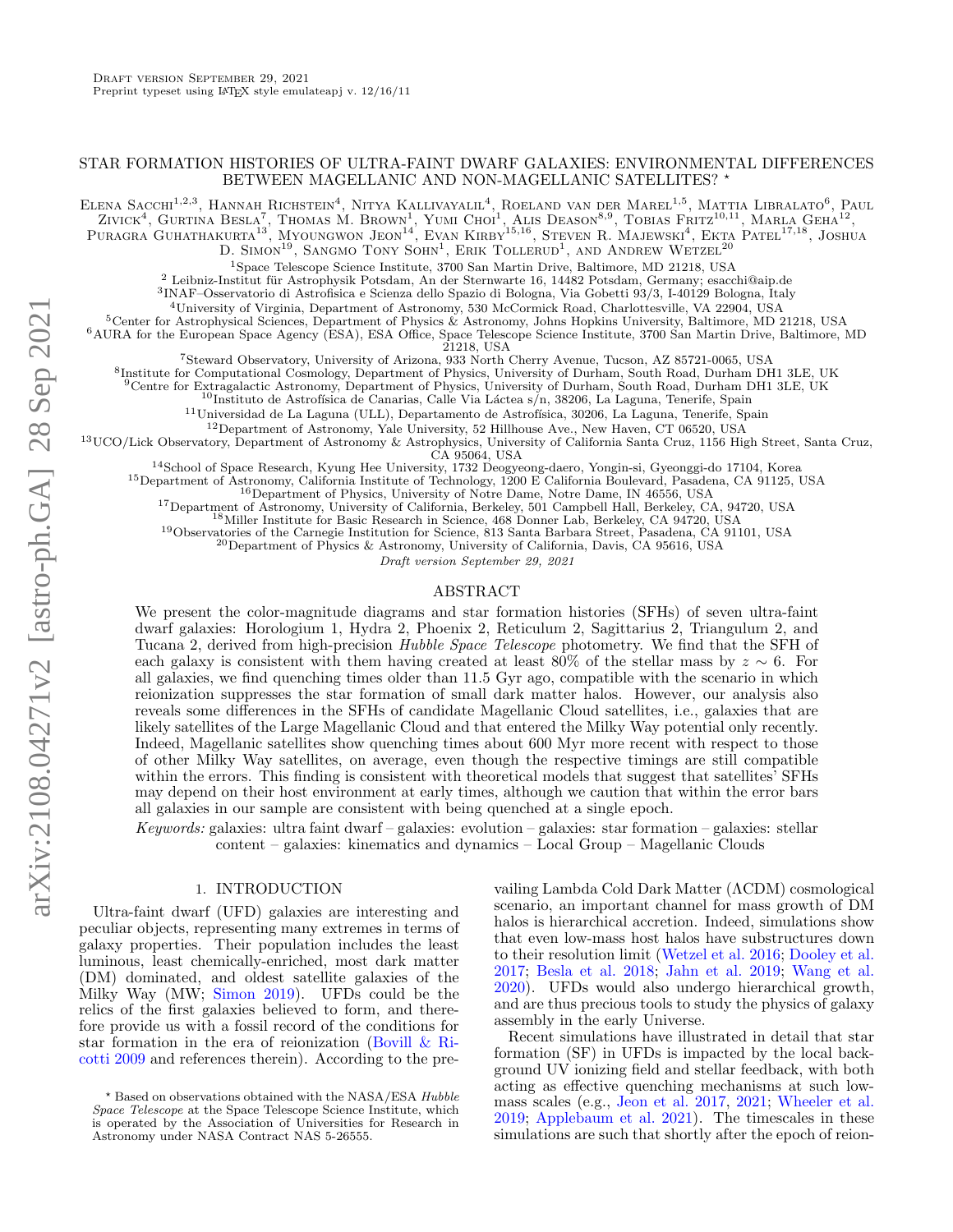ization ends ( $z \sim 6$ ), UFDs are effectively quenched, although the exact duration of SF can vary depending on the halo mass, even for a fixed ionization background [\(Jeon et al.](#page-5-4) [2017\)](#page-5-4), and often some residual interstellar medium remains in the galaxies and can fuel SF for another 1 - 2 Gyr [\(Wheeler et al.](#page-6-3) [2019\)](#page-6-3). Analyses of zoom-in simulations of UFDs in MW-like environments have found that traditional environmental effects (e.g., tidal field, ram pressure) are not primary factors in the quenching timescale [\(Applebaum et al.](#page-5-6) [2021\)](#page-5-6).

Observational data support a ubiquitous quenching timescale for UFDs around the time of reionization [\(Brown et al.](#page-5-7) [2014;](#page-5-7) [Weisz et al.](#page-6-4) [2014\)](#page-6-4). Given that the MW accreted these systems at different times [\(Fritz et al.](#page-5-8) [2018\)](#page-5-8), this indicates a global rather than a local physical explanation for the common quenching timescale. However, other studies (e.g., [Joshi et al.](#page-5-9) [2021\)](#page-5-9) have shown a dependence of the quenching timescale on host mass, presumably because the strength of the background and local UV field changes depending on the environment (more massive hosts would have more SF and thus produce more ionizing radiation). However, this study explores the mass range  $10^{7-10}$  M<sub>☉</sub>, thus their results might not hold for the lower-mass galaxies we are interested in.

UFDs are hard to identify due to their low luminosities  $M_V > -8$ , implying stellar masses  $M_{\star} \lesssim 10^4$  M<sub>o</sub>, and generally old  $(> 10 \text{ Gyr})$  stellar populations [\(Simon](#page-6-0) [2019\)](#page-6-0), which lack bright young stars that would ease their discovery and identification. However, a great effort has been made in the past few years to increase the statistics of satellites around the MW, and many new UFDs were discovered thanks to wide-field surveys such as PAN-STARRS [\(Laevens et al.](#page-5-10) [2015\)](#page-5-10), DES [\(Bechtol](#page-5-11) [et al.](#page-5-11) [2015;](#page-5-11) [Drlica-Wagner et al.](#page-5-12) [2015;](#page-5-12) [Koposov et al.](#page-5-13) [2015\)](#page-5-13), and ATLAS [\(Torrealba et al.](#page-6-5) [2016\)](#page-6-5).

Many of these new satellites were found in the proximity of the Magellanic Clouds (MC), a region targeted by several deep imaging surveys (e.g., [Drlica-Wagner et al.](#page-5-12) [2015;](#page-5-12) [Martin et al.](#page-5-14) [2015;](#page-5-14) [Nidever et al.](#page-5-15) [2017;](#page-5-15) [Koposov](#page-5-16) [et al.](#page-5-16) [2018;](#page-5-16) [Torrealba et al.](#page-6-6) [2018\)](#page-6-6). These surveys provide a great opportunity to test the self-similarity of ΛCDM, which predicts that MW satellites, such as the Large Magellanic Cloud (LMC), should also have their own satellites, which fell into the MW potential with the whole Magellanic system (e.g., [D'Onghia & Lake](#page-5-17) [2008;](#page-5-17) [Sales et al.](#page-5-18) [2011;](#page-5-18) [Deason et al.](#page-5-19) [2015;](#page-5-19) [Jahn et al.](#page-5-3) [2019\)](#page-5-3). One way to test association is to reconstruct their 3D kinematics and orbital history, which is now possible thanks to detailed proper motion (PM) measurements enabled by the Gaia mission.

[Kallivayalil et al.](#page-5-20) [\(2018\)](#page-5-20) analyzed the PMs and radial velocities of 13 UFDs using Gaia data release (DR) 2, compared their kinematics to the tidal debris of a simulated analog of the LMC, and found four UFDs whose kinematics are compatible with the LMC debris, Carina 2, Carina 3, Horologium 1, and Hydrus 1. Using a different technique, [Erkal & Belokurov](#page-5-21) [\(2019\)](#page-5-21) used Gaia DR2 PMs to rewind the satellite orbits from their present day positions and determine which ones were originally bound to the LMC; of the 25 analyzed UFDs they concluded that six, Carina 2, Carina 3, Horologium 1, Hydrus 1, Reticulum 2, and Phoenix 2, are highly compati-

ble with a Magellanic origin. Recently, [Patel et al.](#page-5-22) [\(2020\)](#page-5-22) calculated the orbital histories of 13 ultra-faint satellites including the combined potential of the MW, LMC, and Small Magellanic Cloud (SMC) for the first time; in this scenario, they identified Carina 2, Carina 3, Horologium 1, and Hydrus 1 as long-term Magellanic satellites, and Reticulum 2 and Phoenix 2 as recently captured Magellanic satellites.

Although these works provide fundamental contributions to our understanding of the MW satellites' dynamics, we need star formation histories (SFHs) to fully explore their properties and understand the impact of environment and reionization on such low mass galaxies. Within the Local Group, the Hubble Space Telescope (HST) is able to resolve individual stars in galaxies down to several magnitudes below the oldest main sequence (MS) turnoff, allowing us to measure their ancient SFHs and explore differences in the SF quenching behavior (as in, e.g., [Brown et al.](#page-5-7) [2014\)](#page-5-7). A detailed analysis and comparison of UFDs residing in different environments at early times is also one way to discover variations in the ionization field over large scales.

Here we present an analysis of the optical colormagnitude diagrams (CMDs) and SFHs of seven UFD galaxies part of the  $HST$  Treasury Program 14734 (PI: Kallivayalil). They are listed in Table [1,](#page-2-0) together with their distances, in the range  $\sim$  30 − 150 kpc, V-band magnitudes, between  $-1.8$  and  $-5.2$ , and possible association with the Magellanic Clouds. Our analysis is based on high-precision photometry from the Advanced Camera for Surveys (ACS) and literature spectroscopic measurements, and employs the synthetic CMD method to derive the SFH of each galaxy.

#### 2. DATA AND PHOTOMETRY

<span id="page-1-0"></span>Observations of a total of 30 UFDs were performed using the F606W and F814W filters of the HST ACS Wide Field Channel (Treasury Program 14734; PI: Kallivayalil). The basic observing strategy included collecting four dithered 1100 s exposures in both filters for each target.

The images were processed through the current ACS pipeline, which corrects for charge-transfer inefficiency (CTI), and the separate dithers were combined using the DRIZZLE package to create the drc files. The CTIcorrected separate dither images, or flc files, were also used to create the photometric catalogs. The photutils routines DAOStarFinder and aperture photometry were used to detect sources and to calculate the flux inside circular apertures of both four- and six-pixel radii. We imposed two separate criteria to create a flag differentiating real sources from artifacts. First, we tracked whether a given source's magnitude in the four- and sixpixel radii was within 1.5 standard deviations of the median difference across all sources. The second criterion was that the magnitude difference between the two radii must be positive. Sources meeting both conditions were flagged as real.We performed encircled energy corrections and converted the flux to STMAG. The four-pixel radius drc magnitudes for each matching source between filters were used in the final photometric catalogs. Lastly, magnitudes were converted to the Vegamag photometric system.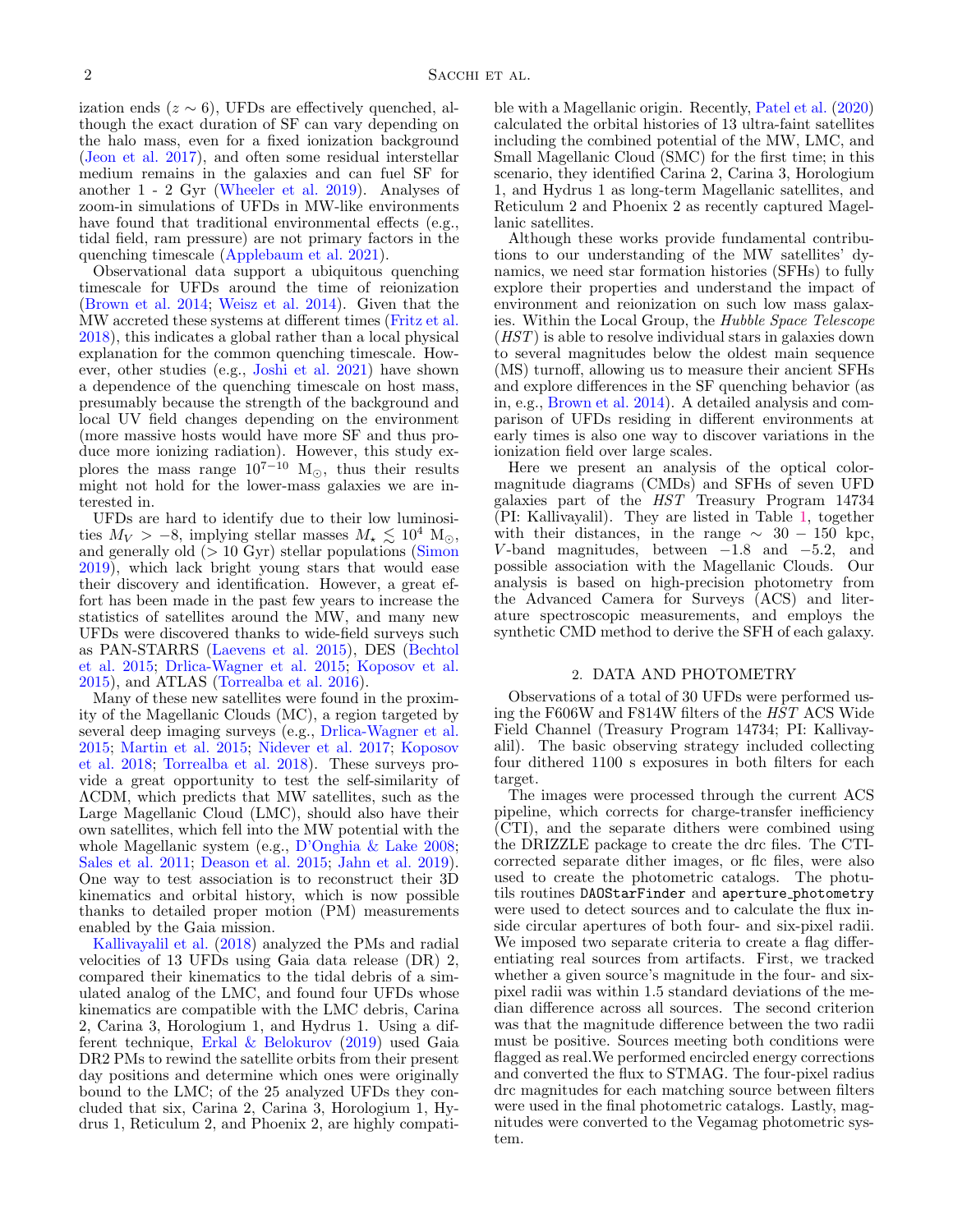#### Table 1

<span id="page-2-0"></span>Properties of the seven UFD galaxies analyzed here. Columns 1 and 2 list the galaxy names, columns 3 and 4 the galactocentric coordinates, columns 5 and 6 the distance from the Sun (in kpc) and distance modulus [\(Fritz et al.](#page-5-8) [2018,](#page-5-8) [2019,](#page-5-23) and references therein), column 7 the number of stars used in this study, column 8 the estimated stellar mass [\(Sales et al.](#page-6-7) [2017](#page-6-7) and references therein; for cases without estimates of  $M_{\star}$ , it was derived from the listed V-band magnitude assuming a mass-to-light ratio  $\Upsilon = 2$  in solar units), column 9 the V -band magnitude, column 10 the V -band extinction, and column 11 the average metallicity [\(Fritz et al.](#page-5-8) [2018,](#page-5-8) [2019,](#page-5-23) and references therein). The last column indicates whether a galaxy is a potential Magellanic satellite, according to the analysis in [Erkal & Belokurov](#page-5-21)  $(2019)$  and [Patel et al.](#page-5-22)  $(2020)$ .

| Galaxy        | Abbreviation     | $[\text{deg}]$ | $b \,[\text{deg}]$ | d [kpc] | DM    | $N_{\star}$ | $M_{\star}$ [M <sub><math>\odot</math></sub> ] | $M_V$  | $A_V$ | $\langle {\rm [Fe/H]} \rangle$ | MC satellite? |
|---------------|------------------|----------------|--------------------|---------|-------|-------------|------------------------------------------------|--------|-------|--------------------------------|---------------|
| Horologium 1  | Hor 1            | 270.9          | $-54.7$            | 83.2    | 19.60 | 483         | $1.96\times10^3$                               | $-3.4$ | 0.04  | $-2.76$                        | yes           |
| Hydra 2       | Hya 2            | 295.6          | 30.5               | 150.7   | 20.89 | 334         | $7.10 \times 10^{3}$                           | $-4.8$ | 0.17  | $-2.02$                        |               |
| Phoenix 2     | Phx 2            | 323.3          | $-60.2$            | 80.0    | 19.52 | 284         | $1.13 \times 10^{3}$                           | $-2.8$ | 0.03  | $-2.51$                        | yes           |
| Reticulum 2   | $Ret\ 2$         | 265.9          | $-49.6$            | 31.6    | 17.50 | 237         | $1.00 \times 10^{3}$                           | $-2.7$ | 0.05  | $-2.46$                        | yes           |
| Sagittarius 2 | Sag <sub>2</sub> | 18.9           | $-22.9$            | 66.1    | 19.10 | 2199        | $2.47 \times 10^{3}$                           | $-5.2$ | 0.34  | $-2.81$                        |               |
| Triangulum 2  | Tri 2            | 140.9          | $-23.8$            | 28.4    | 17.27 | 237         | $8.97 \times 10^{2}$                           | $-1.8$ | 0.22  | $-2.38$                        |               |
| Tucana 2      | Tuc 2            | 327.9          | $-52.8$            | 57.5    | 18.80 | 158         | $4.90 \times 10^{3}$                           | $-3.8$ | 0.05  | $-2.23$                        |               |

<span id="page-2-1"></span>

**Figure 1.** Color-magnitude diagrams ( $M_{\text{F606W}}$  vs.  $M_{\text{F606W}} - M_{\text{F814W}}$  in Vegamag) of the seven galaxies we analyzed. The gray box shows the approximate location of the HB feature. The red line is a reference i box shows the approximate location of the HB feature. The red line is a reference isochrone with age = 13.7 Gyr and  $[Fe/H] = -2$ from the MESA/MIST library [\(Dotter](#page-5-24) [2016\)](#page-5-24). The right y-axis shows the range of apparent magnitudes spanned by each galaxy. The foreground/background contamination will be accounted for in the CMD modeling phase.

Sources in the flc images underwent the same steps and were matched across the four separate dithers in each filter using a 6-parameter linear transformation. To derive an empirical error in the mean magnitude for the sources, we used the sigma-clipped standard deviation of the fourpixel radius flc magnitudes for each source in the separate filters. The flc sources were then matched between the filters before being matched to the drc sources using the same 6-parameter transformation method.

We analyze here the UFDs in the program with enough stars (at least 100) to perform a reliable CMD fit; for less populated CMDs, random uncertainties due to stochastic sampling of the CMD become critical and affect the reliability of the fitting technique.

We include Sag 2 in our sample, though there is conflicting evidence of it being either a UFD [\(Longeard et al.](#page-5-25) [2020\)](#page-5-25) or a globular cluster [\(Mutlu-Pakdil et al.](#page-5-26) [2018;](#page-5-26) [Longeard et al.](#page-5-27) [2021\)](#page-5-27); spectroscopic follow-up observations would be the ultimate confirmation of its true nature.

#### 3. COLOR-MAGNITUDE DIAGRAMS

<span id="page-2-2"></span>Figure [1](#page-2-1) presents the  $M_{F606W}$  vs.  $M_{F606W} - M_{F814W}$ CMDs of the UFD galaxies analyzed here. We show absolute magnitudes, derived according to the appropriate distance and extinction (as in Table [1\)](#page-2-0), to ease the comparison among galaxies (apparent magnitudes are on the right y-axis). The gray box shows the approximate location of the horizontal branch (HB), the core He-burning evolutionary phase of stars with masses  $\lesssim 2 \text{ M}_{\odot}$  and low metallicity ( $[Fe/H] < -1.5$ ), while the red line is a reference isochrone with age = 13.7 Gyr and  $[Fe/H] = -2.0$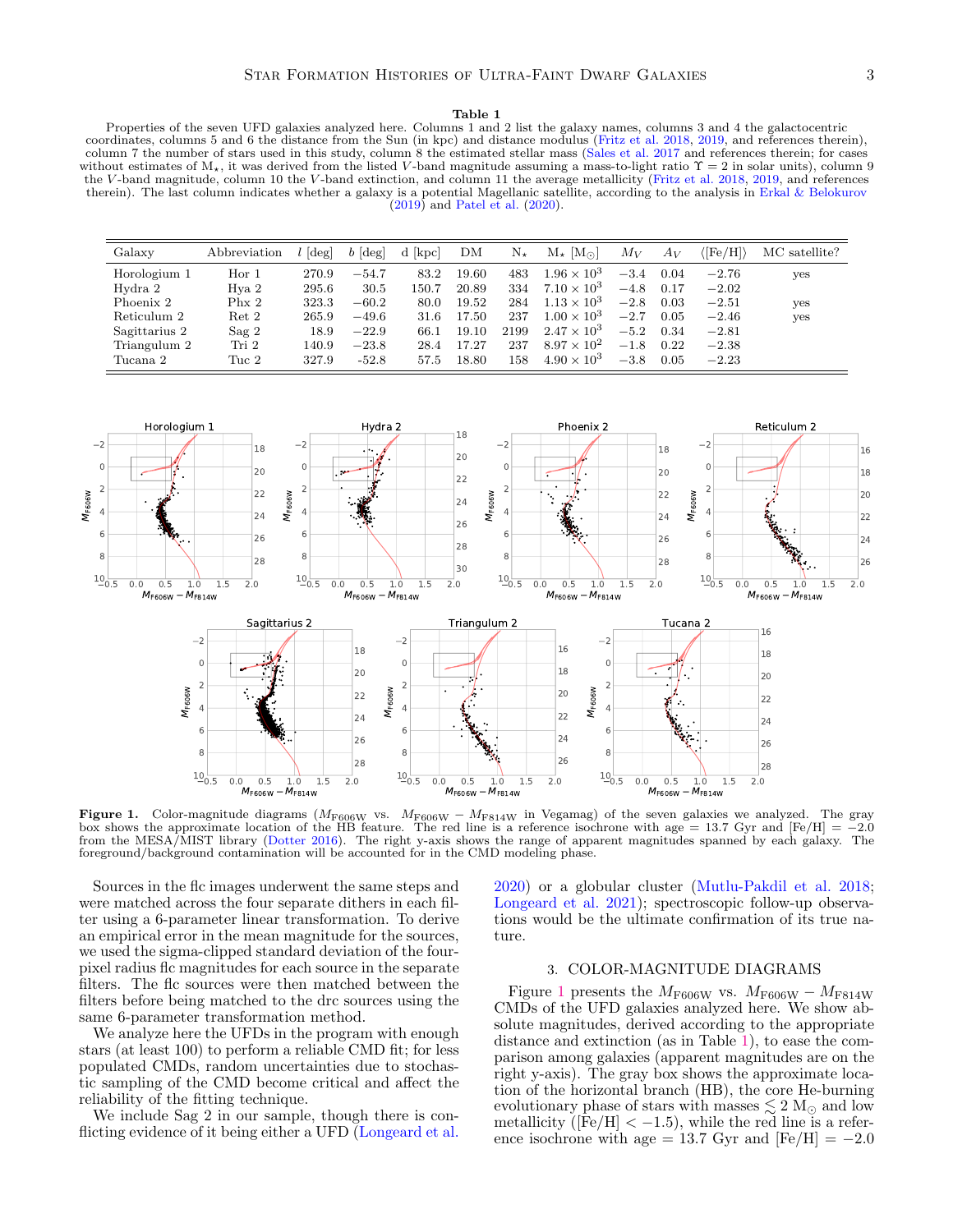### from the MESA/MIST library [\(Dotter](#page-5-24) [2016\)](#page-5-24).

These CMDs are dominated by an ancient metal-poor population, and we can identify the oldest MS turnoff at  $M_{\text{F606W}} \sim 3$  and  $M_{\text{F606W}} - M_{\text{F814W}} \sim 0.5$ , which is our most sensitive and reliable age constraint. Using the isochrone as a guide, we also notice how the color, color spread, and turnoff morphology vary slightly from galaxy to galaxy, indicating their different SF and chemical evolution histories.

A few galaxies, in particular Hya 2, and Sag 2, show an extended HB, reaching very blue colors, while Hor 1 and Phx 2 may have a single blue HB candidate. The current empirical and theoretical evidence indicates that the HB morphology is affected by the initial metal content, with more metal-poor populations showing bluer HBs. However, there might be other, more complicated parameters affecting the HB morphology, and the modeling of this phase is still subject to great uncertainties (see, e.g. [Torelli et al.](#page-6-8) [2019\)](#page-6-8).

There are a few blue straggler stars in some of the CMDs, extending at bluer colors and brighter magnitudes than the dominant MS turnoff. This is particularly evident in Phx 2 and Sag 2. These stars are very common in ancient populations [\(Santana](#page-6-9) [et al.](#page-6-9) [2013\)](#page-6-9), but they can mimic a much younger sub-population. For example, the turnoff mass at  $12 - 13$  Gyr is  $\sim 0.8$  M<sub>☉</sub>, but blue stragglers can be even twice as massive, resembling a MS population of  $\sim$  2 Gyr. This is why we exclude them from the CMD fitting (see Section [4\)](#page-3-0).

### <span id="page-3-0"></span>4. STAR FORMATION HISTORY DERIVATION

To date, the most powerful approach to recover a SFH from an observed CMD is the comparison with models, a method applied by many different groups (see, e.g., the review by [Tolstoy et al.](#page-6-10) [2009\)](#page-6-10). Synthetic CMDs are built from a set of stellar models (evolutionary tracks or isochrones) adequately treated to match the distance, extinction, and photometric properties of the galaxy under analysis. To add the right scatter to the models, we adopt a scattering function based on fitting the photometric errors generated by the photometry pipeline (see Section [2\)](#page-1-0). Each synthetic CMD represents a simple stellar population of fixed age and metallicity, and a linear combination of these creates a composite population that can represent, with the appropriate weights, any SFH. The best-fitting weights are determined by using a minimization algorithm to compare data and models. To take into account the effect of field contamination, we include an additional component built from the Besançon Galaxy model [\(Robin et al.](#page-5-28) [2003\)](#page-5-28) along the line of sight to each galaxy (as in, e.g., [Brown et al.](#page-5-7) [2014\)](#page-5-7).

We adopt Poisson maximum likelihood statistics to perform the minimization of the residuals between data and models, to accommodate the fact that some parts of the CMD might have a low number of stars. We implemented the construction of the synthetic CMDs and the comparison between models and data in the hybrid genetic code SFERA [\(Cignoni et al.](#page-5-29) [2015\)](#page-5-29).

To take into account possible systematic effects due to the adopted stellar evolution models, we derive SFHs using two different sets of models, the Victoria-Regina library [\(VandenBerg et al.](#page-6-11) [2014\)](#page-6-11) and the MESA/MIST

library [\(Dotter](#page-5-24) [2016\)](#page-5-24). While the MESA/MIST models are available only for scaled-solar abundances, we adopt the Victoria-Regina models with an enhancement of  $+0.4$ for  $\alpha$ -elements, which is more appropriate for old metalpoor populations. While this should represent a good approximation for UFDs, some variations are observed from galaxy to galaxy, which might introduce some uncertainty in the ages estimates; however, we expect them to affect the SFHs at a much smaller level than the statistical and systematic uncertainties already taken into account in our analysis. Moreover, while various systematic uncertainties certainly affect our absolute age estimates, one of the main goals of this paper is to do a relative comparison between ages, which is more robust as systematics will affect all SFHs in the same way.

We use an isochrone grid with [Fe/H] in the range  $[-1, -4]$  with 0.1 dex steps (using literature spectroscopic measurements as a further constraint), and ages in the range [8, 13.7] Gyr with 100 Myr steps. We assume a [Kroupa](#page-5-30) [\(2001\)](#page-5-30) IMF and 30% of binaries drawn from the same IMF [\(Spencer et al.](#page-6-12) [2017;](#page-6-12) we checked that very little differences are found when different fractions or mass ratios are adopted). Distance moduli and extinctions are taken from the literature (Table [1\)](#page-2-0), but the code allows for small variations in these parameters to maximize the likelihood.

We fit the CMD sequence from the MS turnoff to the top of the sub-giant branch (see the box in Figure [2\)](#page-4-0), to focus on the region most sensitive to age variations, while at the same time avoiding areas which are poorly constrained by the models. Also, excluding the lower MS minimizes the sensitivity of the fit to the assumed IMF. Moreover, we avoid blue stragglers, which might mimic a much younger population as discussed in Section [3.](#page-2-2) At the faintest end of the SFH derivation the observations are near 100% complete, and the typical magnitude error is  $0.01 - 0.02$  mag, depending on the galaxy.

### 5. RESULTS AND DISCUSSION

An example of the output from SFERA is shown in Figure [2](#page-4-0) for Sag 2. Panels a) and b) show the Hess diagrams of the observed and recovered CMDs (the latter based on MIST models), while panel c) shows the residuals between the two; the black box corresponds to the MS turnoff area, used as a constraint for the SFH derivation. Panel d) shows the recovered cumulative SFHs (i.e., the fraction of total stellar mass formed prior to a given epoch) from both the MIST models (in red) and the Victoria-Regina models (in blue); the gray band indicates the mid-point reionization redshift with its uncertainty,  $z_{\text{re}} = 7.7 \pm 0.7$  [\(Planck Collaboration et al.](#page-5-31) [2020\)](#page-5-31).

Comparing observed and synthetic CMDs demonstrates how well we reproduce the data, even when fitting only the MS turnoff area. We can also reproduce the luminosity of the HB, even though the models do not reach the most extreme blue colors; this is one of the well-known complications in HB morphology modeling.

Figure [3](#page-4-1) (left panel) shows the cumulative SFHs for the galaxies we analyzed, with the same reference to reionization as in Figure [2.](#page-4-0) As expected, the SFHs are predominantly old, consistent with the galaxies having created at least 80% of their stellar mass by  $z \sim 6$  (in agreement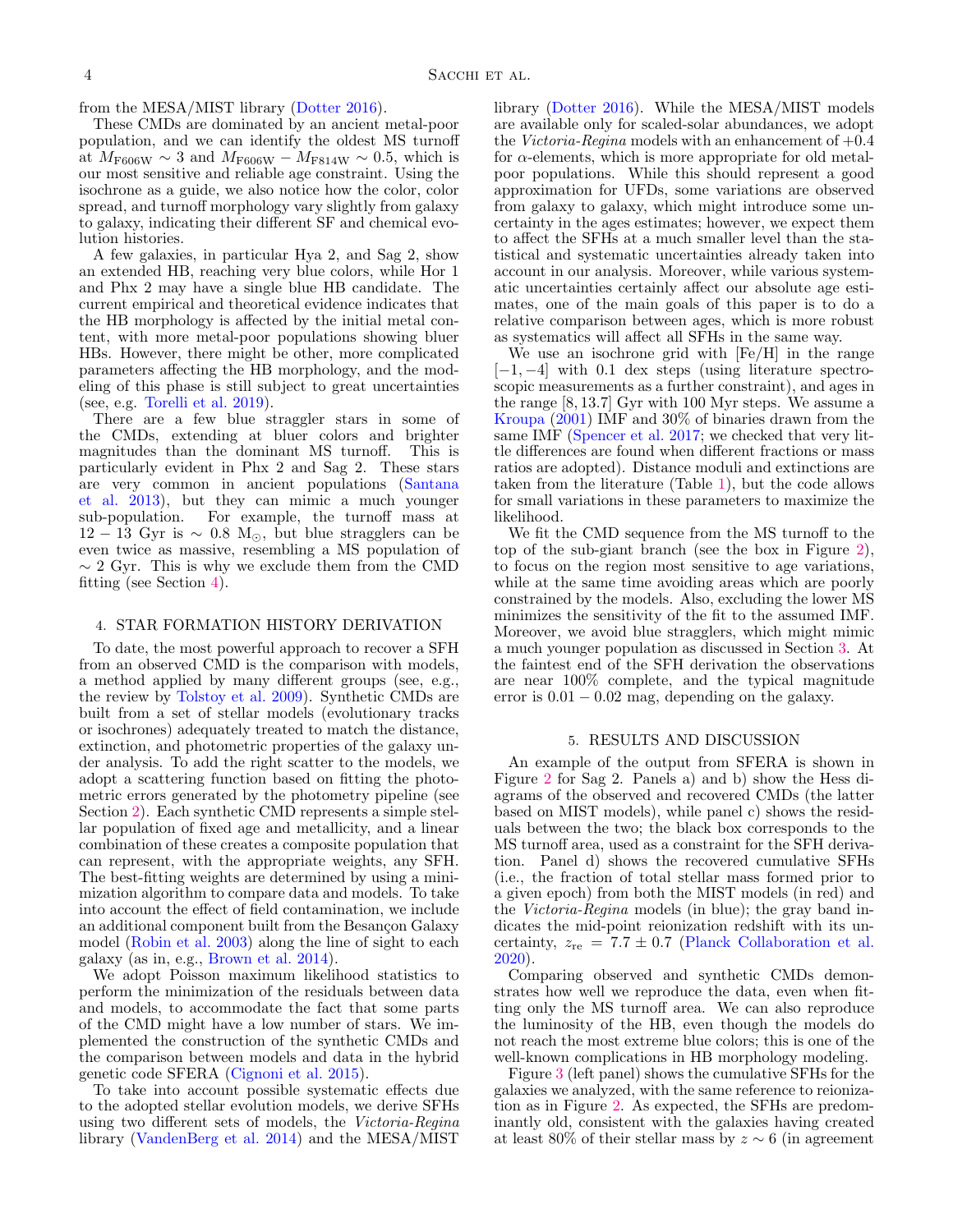<span id="page-4-0"></span>

Figure 2. Example of the output from SFERA for the galaxy Sag 2. Panel a). Hess diagram of the M<sub>F606W</sub> vs. M<sub>F606W</sub> – M<sub>F814W</sub> CMD from our data. Panel b). Hess diagram reconstructed from the best-fit SFH on the basis of the MIST models. Panel c). Residuals between the two; the black box corresponds to the MS turnoff area, used for the fit. Panel d). Recovered cumulative SFHs (from the MIST models in red, from the Victoria-Regina models in blue) with  $1\sigma$  uncertainties; the gray band indicates the mid-point reionization redshift  $z_{\text{re}} = 7.7 \pm 0.7$  [\(Planck Collaboration et al.](#page-5-31) [2020\)](#page-5-31).

<span id="page-4-1"></span>

Figure 3. Left panel. Cumulative SFHs of the seven UFD galaxies we analyzed, with  $1\sigma$  uncertainties. The gray band indicates the midpoint reionization redshift  $z_{\rm re} = 7.7 \pm 0.7$  [\(Planck Collaboration et al.](#page-5-31) [2020\)](#page-5-31). *Middle panel*. Same for the candidate Magellanic satellites; the black solid line shows the error-weighted average of the sub-sample, while the dashed gray line shows the error-weighted average of the other sub-sample (non-Magellanic satellites). Right panel. Same for the non-Magellanic satellites.

with, e.g., [Bose et al.](#page-5-32) [2018\)](#page-5-32). Table [2](#page-5-33) summarizes the time at which 50% of the total stellar mass was formed  $(\tau_{50})$ and the time at which 90% of the total stellar mass was formed  $(\tau_{90}$ , quenching time, as in, e.g., [Weisz et al.](#page-6-13) [2015,](#page-6-13) [2019\)](#page-6-14) by each galaxy. We adopt  $\tau_{90}$  as a proxy for the quenching time to minimize possible residual contamination from blue stragglers and to ease the comparison of our results with the literature. All galaxies in our sample have quenching times older than 11.5 Gyr ago.

The middle and right panels of Figure [3](#page-4-1) show the same results divided in two sub-samples: candidate Magellanic satellites and non-Magellanic satellites, according to the results by [Kallivayalil et al.](#page-5-20) [\(2018\)](#page-5-20), [Erkal & Belokurov](#page-5-21) [\(2019\)](#page-5-21), [Fritz et al.](#page-5-23) [\(2019\)](#page-5-23), and [Patel et al.](#page-5-22) [\(2020\)](#page-5-22). For each panel, the black solid curves also show the errorweighted average SFH of the two sub-samples, while the dashed gray line is the average of the other sub-sample. On average, we find  $\tau_{90} = 12.06 \pm 0.72$  Gyr ago for Magellanic satellites and  $\tau_{90} = 12.68 \pm 0.23$  Gyr ago for non-Magellanic satellites (this becomes  $12.67 \pm 0.41$  if we exclude Sag 2); even though they are comparable within the errors, there is a marginal difference between these values

(a two-sample KS test of the average distributions gives a p-value of  $5.7 \times 10^{-10}$ ). Indeed, the candidate Magellanic satellites appear to have more prolonged SFHs compared to non-Magellanic ones, possibly due to the fact that they should have resided in low-density environments for most of their lifetimes; however, the uncertainties are too large to reach a definitive conclusion.

Another interesting consideration is that, among the non-Magellanic satellites, the one with the youngest SFH is Hya 2, i.e., the most distant one in the sample  $(∼ 150 kpc, whereas all others lie within ~ 80 kpc), and$ the most massive one, which is also likely on first infall into the MW's halo [\(Patel et al.](#page-5-22) [2020\)](#page-5-22). However, distance makes the SFH uncertainties quite large, so these results should be regarded with caution. The shape of the SFH is also different for the two sub-samples, with non-Magellanic satellites reaching 100% of the stellar mass assembly within 11.5 Gyr ago, i.e.  $z \sim 3$ , while MC satellites show more prolonged star formation and reach the same point only 8.5 Gyr ago.

Similarly, in a study comparing the quenching times of M31 and MW satellites, [Weisz et al.](#page-6-14) [\(2019\)](#page-6-14) found that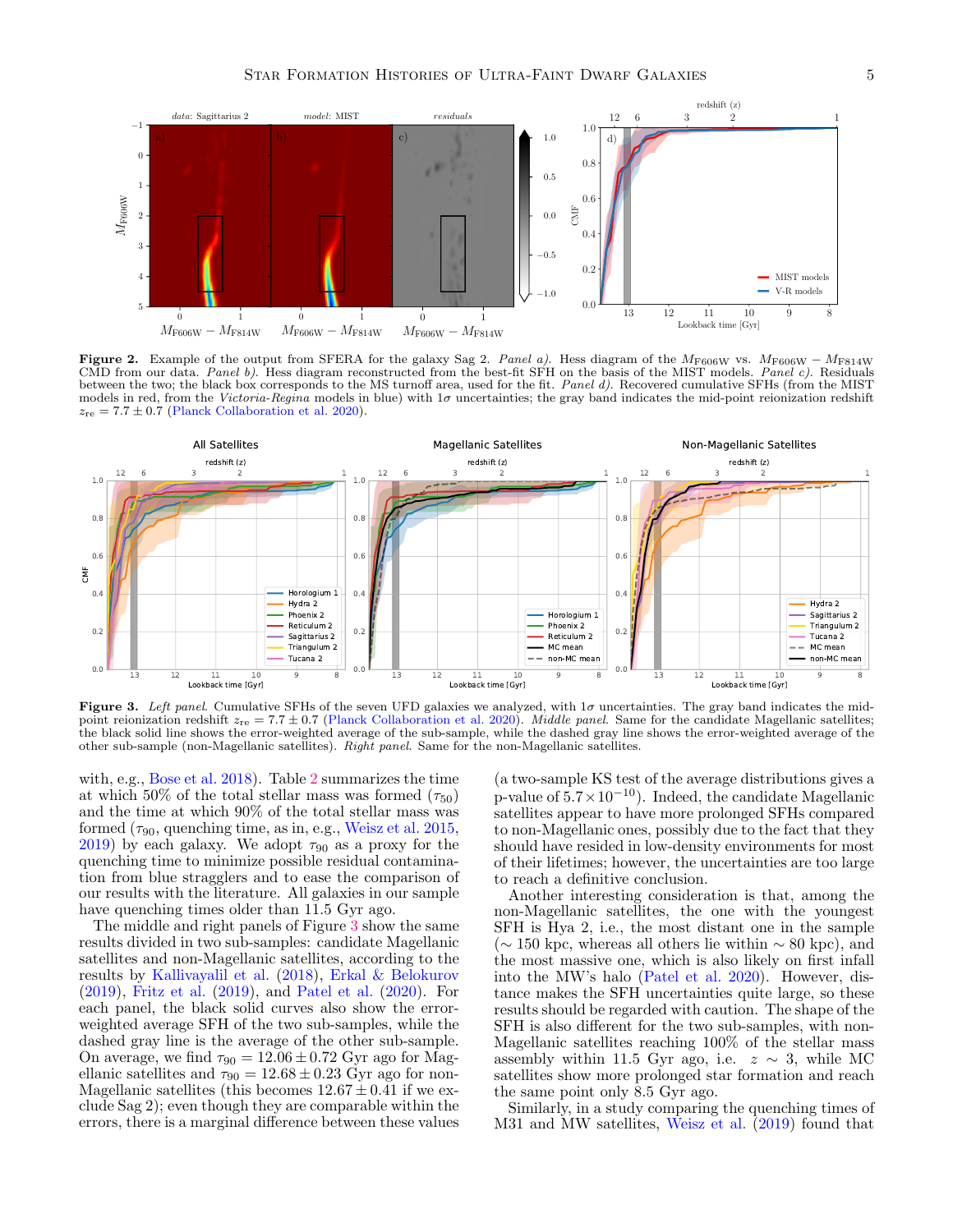<span id="page-5-33"></span>sorted by quenching time (from oldest to youngest). The last column indicates whether a galaxy is a potential Magellanic satellite [\(Erkal & Belokurov](#page-5-21) [2019;](#page-5-21) [Patel et al.](#page-5-22) [2020\)](#page-5-22).

| Galaxy                                                                                       | $\tau_{50}$ [Gyr ago]                                                                                                                  | $\tau_{90}$ [Gyr ago]                                                                                                                  | MC satellite?     |
|----------------------------------------------------------------------------------------------|----------------------------------------------------------------------------------------------------------------------------------------|----------------------------------------------------------------------------------------------------------------------------------------|-------------------|
| Tri 2<br>Tuc 2<br>Sag <sub>2</sub><br>Phx <sub>2</sub><br>Ret 2<br>Hya 2<br>Hor <sub>1</sub> | $13.50 \pm 0.23$<br>$13.42 \pm 0.17$<br>$13.40 \pm 0.07$<br>$13.50 \pm 0.14$<br>$13.52 + 0.16$<br>$13.21 \pm 0.32$<br>$13.44 \pm 0.17$ | $12.91 \pm 0.53$<br>$12.84 + 0.84$<br>$12.68 \pm 0.28$<br>$12.47 \pm 1.10$<br>$12.29 \pm 1.77$<br>$11.59 \pm 1.00$<br>$11.53 \pm 1.13$ | yes<br>yes<br>yes |

the two populations do not share many trends, though the authors do not have measurements for similar-mass UFDs in M31. Despite the uncertainties (due to the limited sample of UFDs around M31 and the fact that the satellites' distances prevent reaching the oldest MS turnoff), they suggest that a connection between the SFHs of satellites and their host galaxy's accretion history could be the best explanation for this different behavior.

These results, together with the extended SFHs we find for MC satellites, might support the idea that satellites of low-mass hosts experience a weaker ionization field, resulting in a more prolonged SFH than if they were satellites of more massive hosts, as found by, e.g., [Joshi et al.](#page-5-9) [\(2021\)](#page-5-9). On the other hand, it is important to be mindful of our uncertainties, and be cautious about over-interpreting these results. Within the error bars, all galaxies in our sample are compatible with being quenched by reionization, as found in other works (e.g., [Brown et al.](#page-5-7) [2014;](#page-5-7) [Weisz et al.](#page-6-13) [2015;](#page-6-13) [Tollerud & Peek](#page-6-15) [2018;](#page-6-15) [Fillingham et al.](#page-5-34) [2019\)](#page-5-34).

From the numerical point of view, simulations reaching the necessary resolution for UFDs have mainly examined field galaxies (e.g., [Jeon et al.](#page-5-4) [2017;](#page-5-4) [Wheeler](#page-6-3) [et al.](#page-6-3) [2019\)](#page-6-3), and find that reionization and SNe feedback are key factors to their quenching. More recently, [Applebaum et al.](#page-5-6) [\(2021\)](#page-5-6) presented a suite of cosmological simulations that contain zoom-ins of MW-like galaxies, with simulated satellites extending to the UFD regime. By comparing UFD satellites to UFDs in the field, the authors found that reionization and feedback were indeed the main quenching mechanisms, rather than environmental effects (it is worth noting that these simulations lack radiative feedback from the host galaxies and adopt a uniform reionization model). However, studies examining the SFHs of UFDs around LMC-like dwarfs are not available, yet.

Despite the challenges, studies of the kind presented here are fundamental to fully explore the properties of low-mass galaxies, and to understand the impact of environment and reionization on such systems. A detailed analysis and comparison of the SFHs of UFDs residing in different environments at early times is also a way to discover variations in the ionization field over large scales. The observations presented here will also be an important baseline for follow-up imaging with HST and the James Webb Space Telescope, to measure both bulk PMs and internal motions, while spectroscopic surveys will improve metallicity constraints (thus allowing also more precise age derivations) on these very interesting galaxies.

These data are associated with the HST Treasury Program 14734 (PI Kallivayalil). Support for this program was provided by NASA through grants from the Space Telescope Science Institute. AW received support from NASA ATP grants 80NSSC18K1097 and 80NSSC20K0513; a Scialog Award from the Heising-Simons Foundation; and a Hellman Fellowship. This material is based upon work supported by the National Science Foundation under grant No. AST-1847909. ENK gratefully acknowledges support from a Cottrell Scholar award administered by the Research Corporation for Science Advancement.

# REFERENCES

- <span id="page-5-6"></span>Applebaum, E., Brooks, A. M., Christensen, C. R., et al. 2021, ApJ, 906, 96
- <span id="page-5-11"></span>Bechtol, K., Drlica-Wagner, A., Balbinot, E., et al. 2015, ApJ, 807, 50 Besla, G., Patton, D. R., Stierwalt, S., et al. 2018, MNRAS, 480,
- <span id="page-5-2"></span>
- <span id="page-5-32"></span><span id="page-5-0"></span>
- <span id="page-5-29"></span><span id="page-5-7"></span>
- 3376<br>Bose, S., Deason, A. J., & Frenk, C. S. 2018, ApJ, 863, 123<br>Bovill, M. S., & Ricotti, M. 2009, ApJ, 693, 1859<br>Brown, T. M., Tumlinson, J., Geha, M., et al. 2014, ApJ, 796, 91<br>Cignoni, M., Sabbi, E., van der Marel, R. 811, 76
- <span id="page-5-19"></span>Deason, A. J., Wetzel, A. R., Garrison-Kimmel, S., & Belokurov,
- <span id="page-5-17"></span><span id="page-5-1"></span>
- V. 2015, MNRAS, 453, 3568 D'Onghia, E., & Lake, G. 2008, ApJ, 686, L61 Dooley, G. A., Peter, A. H. G., Carlin, J. L., et al. 2017, MNRAS, 472, 1060
- <span id="page-5-24"></span>
- Dotter, A. 2016, ApJS, 222, 8 Drlica-Wagner, A., Bechtol, K., Rykoff, E. S., et al. 2015, ApJ,
- <span id="page-5-21"></span><span id="page-5-12"></span>813, 109 Erkal, D., & Belokurov, V. A. 2019, arXiv e-prints, arXiv:1907.09484 Fillingham, S. P., Cooper, M. C., Kelley, T., et al. 2019, arXiv
- <span id="page-5-34"></span>e-prints, arXiv:1906.04180
- <span id="page-5-8"></span>Fritz, T. K., Battaglia, G., Pawlowski, M. S., et al. 2018, A&A, 619, A103 Fritz, T. K., Carrera, R., Battaglia, G., & Taibi, S. 2019, A&A,
- <span id="page-5-23"></span>623, A129
- <span id="page-5-3"></span>Jahn, E. D., Sales, L. V., Wetzel, A., et al. 2019, MNRAS, 489, 5348
- <span id="page-5-4"></span>Jeon, M., Besla, G., & Bromm, V. 2017, ApJ, 848, 85 Jeon, M., Bromm, V., Besla, G., Yoon, J., & Choi, Y. 2021,
- <span id="page-5-5"></span>MNRAS, 502, 1 Joshi, G. D., Pillepich, A., Nelson, D., et al. 2021, arXiv e-prints,
- <span id="page-5-9"></span>arXiv:2101.12226
- <span id="page-5-20"></span><span id="page-5-13"></span>Kallivayalil, N., Sales, L. V., Zivick, P., et al. 2018, ApJ, 867, 19 Koposov, S. E., Belokurov, V., Torrealba, G., & Evans, N. W.
- <span id="page-5-16"></span>2015, ApJ, 805, 130 Koposov, S. E., Walker, M. G., Belokurov, V., et al. 2018,
- <span id="page-5-10"></span>
- <span id="page-5-30"></span>MNRAS, 479, 5343 Kroupa, P. 2001, MNRAS, 322, 231 Laevens, B. P. M., Martin, N. F., Bernard, E. J., & et al. 2015, ApJ, 813, 44
- <span id="page-5-25"></span>Longeard, N., Martin, N., Starkenburg, E., et al. 2020, MNRAS, 491, 356
- <span id="page-5-27"></span>Longeard, N., Martin, N., Ibata, R. A., et al. 2021, MNRAS, 503, 2754
- <span id="page-5-26"></span><span id="page-5-14"></span>Martin, N. F., Nidever, D. L., Besla, G., et al. 2015, ApJ, 804, L5 Mutlu-Pakdil, B., Sand, D. J., Carlin, J. L., et al. 2018, ApJ, 863,
- <span id="page-5-15"></span>25 Nidever, D. L., Olsen, K., Walker, A. R., et al. 2017, AJ, 154, 199 Patel, E., Kallivayalil, N., Garavito-Camargo, N., et al. 2020, arXiv e-prints, arXiv:2001.01746
- <span id="page-5-31"></span><span id="page-5-22"></span>Planck Collaboration, Aghanim, N., Akrami, Y., et al. 2020,
- <span id="page-5-28"></span>A&A, 641, A6<br>Robin, A. C., Reylé, C., Derrière, S., & Picaud, S. 2003, A&A,
- 409, 523
- <span id="page-5-18"></span>Sales, L. V., Navarro, J. F., Cooper, A. P., et al. 2011, MNRAS, 418, 648